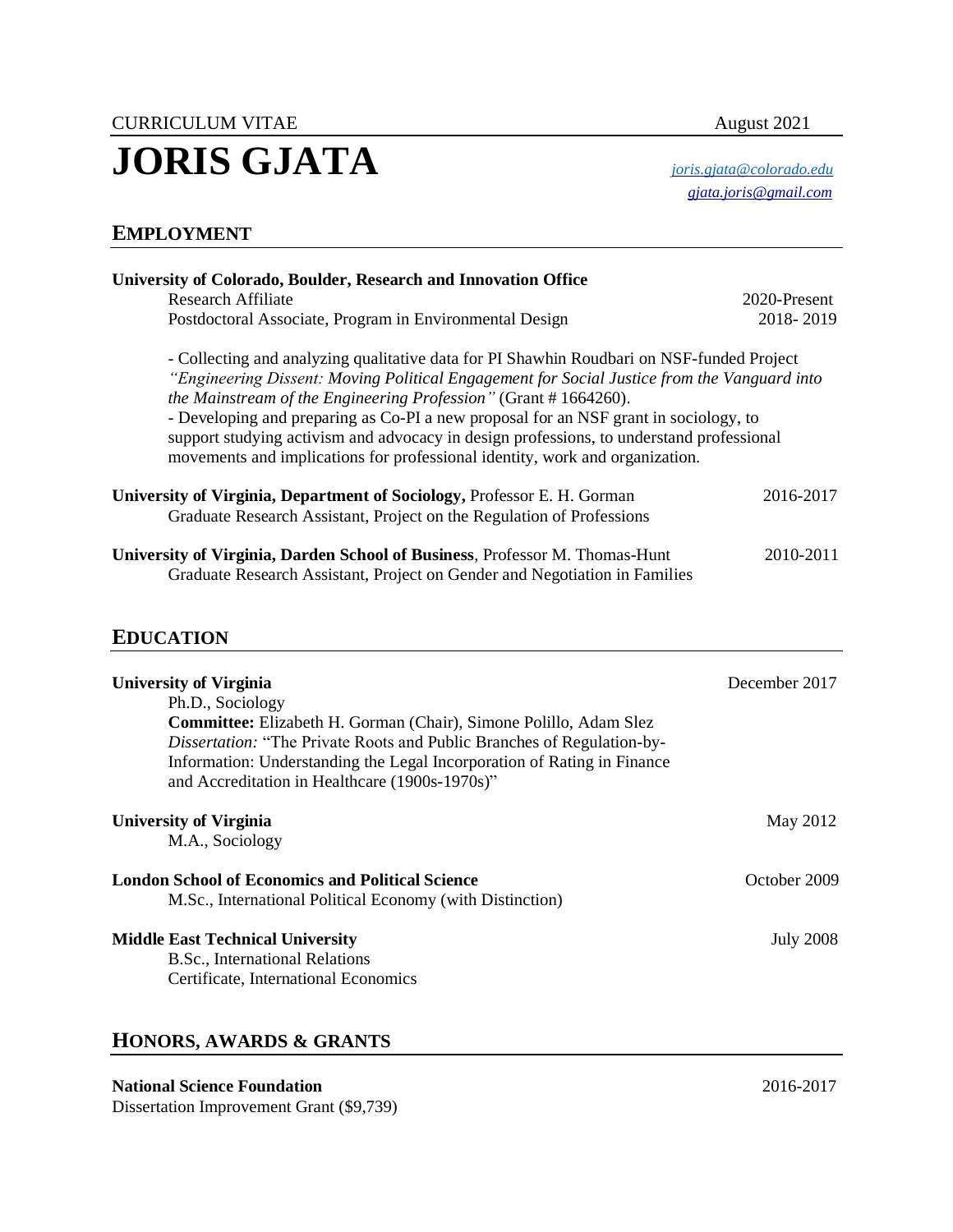| <b>George Mason University, Mercatus Center</b><br>Adam Smith Fellowship (\$5,000-\$10,000)                                               | 2016-2017 |
|-------------------------------------------------------------------------------------------------------------------------------------------|-----------|
| University of Virginia, Scholars' Lab<br>Praxis Fellowship (\$8,000)                                                                      | 2014-2015 |
| University of Virginia, Department of Sociology<br>The Bierstedt Award for Best Graduate Student Paper                                    | 2013-2014 |
| University of Virginia, Dean's Office of the College of Arts and Sciences<br>Quantitative Collaborative Graduate Student Fellow (\$2,000) | 2012-2013 |
| <b>Eastern Sociological Society, Annual Meeting Program Committee</b><br>Travel Grant (\$500)                                             | 2012      |
| Government of Albania, Ministry of Education<br>The 'Fund of Excellence' Scholarship for Graduate Studies (\$18,000)                      | 2010-2013 |
| <b>London School of Economics, International Relations Department</b><br>'Distinction' for the MSc in International Political Economy     | 2009      |
| <b>London School of Economics, International Relations Department</b><br>Graduate Support Scheme Scholarship (\$30,000-40,000)            | 2008-2009 |
| Middle East Technical University, Department of International Relations<br>Ranked 'First of the Class'                                    | 2008      |
| Government of Albania, Ministry of Education<br>Scholarship for Undergraduate Studies in Turkey                                           | 2004-2008 |

### **PUBLICATIONS & WORKING PAPERS**

*Peer-Reviewed Journal Articles and Book Chapters*

**Gjata, Joris**. "The Context and Management of Professional Work in Innovation Implementation: How Organizational Culture Affects the Use of Care Management Practices in Large Physician Organizations in the United States." *Journal of Management Studies* (Under Review)

Rowe, Matthew S., **Joris Gjata** and Shawhin Roudbari. (2020) "Dissenting Designers: Reading Activism and Advocacy in Architecture through a Sociological Lens." *Architecture Theory Review.*

Erol, Ali E. and **Joris Gjata**. (2013) "Doğmamış Çocuğa Don Biçmek: Visions of a multicultural family". in A. Gonzalez and T. M. Harris (eds). *Mediating Cultures: Parent Communication in Intercultural Contexts*. Lanham, MD: Lexington.

#### *Other Publications*

**Gjata, Joris** (2010) "Lessons from the Turkish-Armenian Protocols" *Turkey Analyst*. Vol. 3. No. 7.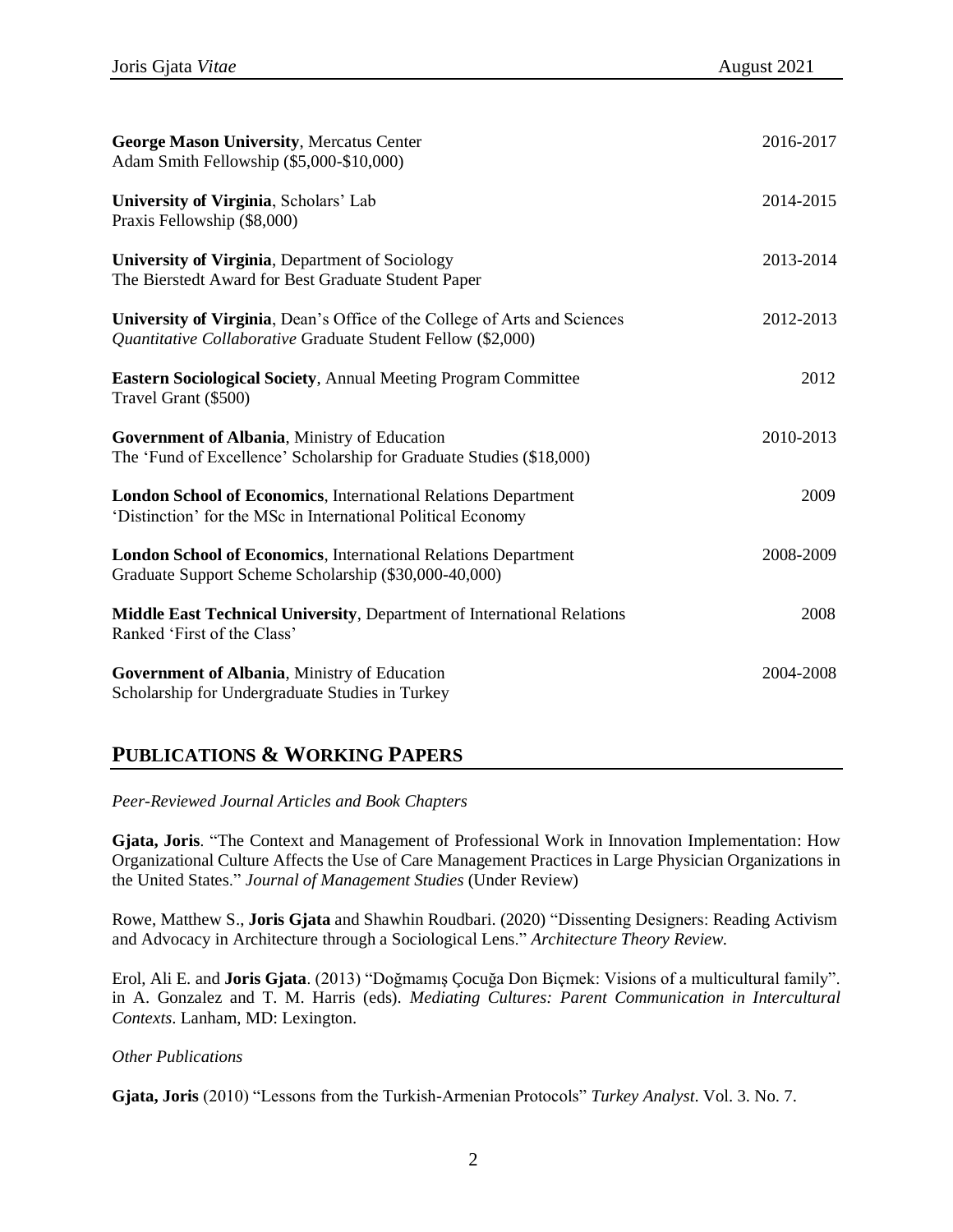**Gjata, Joris** (2009). "Turkey and the IMF: What Delays the Deal". *Turkey Analyst*. Vol. 2. No. 20.

#### **WORK IN PROGRESS**

**Gjata, Joris**. *Organizations of Judgment with No Judgment: The Rise of Private Governance through Rating Systems in American Finance and Healthcare* (In Preparation)

**Gjata, Joris**, Matthew S. Rowe, and Shawhin Roudbari. "Expand or Translate? Theorizing Work in Professionals' Activism" *Journal of Professions and Organizations* (In Preparation)

**Gjata, Joris**. "Organizational Identity Work and The Emergence of Private Regulation: Securities Rating Enters Government Regulation in American Finance (1900s-1950s)." *Academy of Management Journal* (In Preparation)

**Gjata, Joris**. "Organizational Status and the Implementation of Innovations: Governance Changes in Organizations of Higher Education." *Organization Science* (In Preparation)

**Gjata, Joris,** Matthew S. Rowe and Shawhin Roudbari. "Academic Discourse about Professional Contention and The Future of Professional Work: The Case of American Engineering" *Engineering Studies* (In Preparation)

**Gjata, Joris**. "Successful Alliance and Failed Adoption: How National Identity Shaped the Adoption of Central Bank Independence in Singapore." (In Preparation)

Roudbari, Shawhin, **Joris Gjata** and Matthew Rowe. "Activists at Work: Understanding Dissent as Architectural Labor." (In Preparation)

Gorman, Elizabeth H., Sarah E. Mosseri, and **Joris Gjata**. "Institutions, Politics, and State Regulation of Professions: Establishing the U.S. Public Companies Accounting Oversight Board." (In Preparation)

#### **PRESENTATIONS & WORKSHOPS**

*"Dissent by Design: Translating Social Problems as Professional Problems in Architecture"* to be copresented (with Matthew Rowe and Shawhin Roudbari) at "Critical Dialogue: The Organizational Dynamics of Racial/Ethnic Inequality", 2020 SSSP Meeting when rescheduled.

*"Beyond Autonomy? In Search of Community and Agency in Professions of the Built Environment"* to be co-presented (with Matthew Rowe and Shawhin Roudbari) at the invited session "Professions Facing the Challenges of the  $21^{st}$  Century: A World Perspective", 2020 ISA Forum of Sociology & at 2020 Industry Studies Association Conference on "Work of the Future" when conferences are rescheduled.

*"Rating as Information Production: Lessons from the Emergence of Securities Rating and Hospital Accreditation in the United States"* presented at invited panel "The Future of Rating: Accumulation, Surveillance, and Redistribution" at 2020 SASE Virtual Conference.

*"Contemporary Forms of Social Justice Activism in Architecture"* co-presented (with Shawhin Roudbari and Matthew Rowe) at the Society + Community Session at the 2020 Association of Collegiate Schools of Architecture (ACSA) Virtual Conference.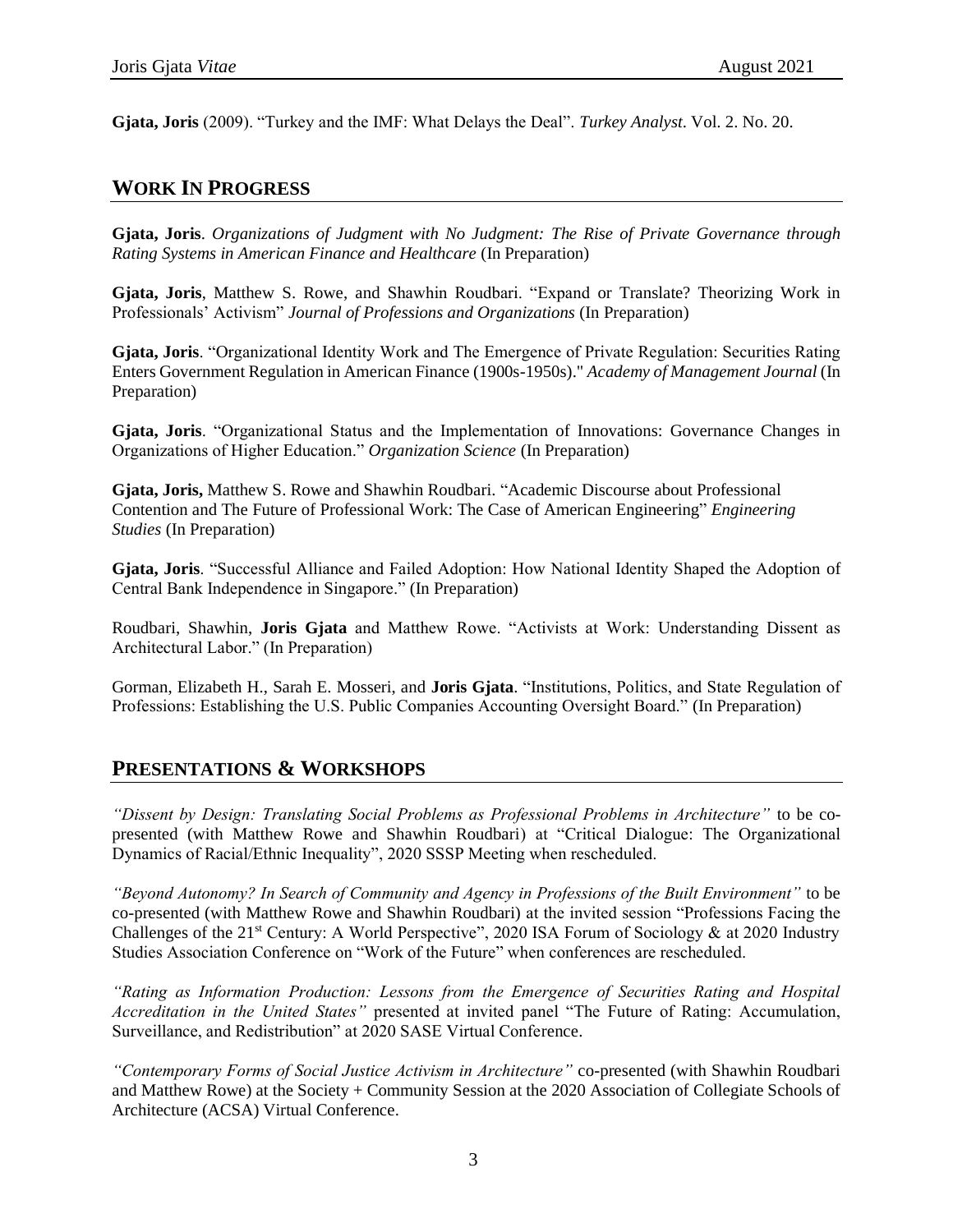*"When Expertise is Not Human: Professionalism and the Politics of Knowledge in the Case of Nature and Forest Therapy Guides"* presented at the 2020 ESS Annual Meeting, Philadelphia, PA.

*"Organizational Identity and Regulation-by-Information: Private Securities Rating Enters Government Regulation in American Finance (1900s-1950s)"* presented at the Economic Sociology Section Session "Finance, Markets, and the State", 2019 ASA Annual Meeting, New York, NY.

*"Professional Movements: Understanding Professionals as Agents of Social Change"* co-presented (with Matthew Rowe and Shawhin Roudbari) at the Organizations, Occupation, and Work Section Session "Jobs, Occupations, and Professions II", 2019 ASA Annual Meeting, New York, NY.

*"Tools and Targets of Activist Professionals: Theorizing Work in Professional Movements"* co-presented (with Matthew Rowe and Shawhin Roudbari) at the RC52 (Sociology of Professional Groups) 2019 Interim Meeting, International Sociological Association (ISA), Florence, Italy.

*"When Does Private Regulation Become Government Regulation? The Case of Securities Rating and Hospital Accreditation in the United States"* presented at the Regulation and Governance Network Session, 2019 SASE Conference, New York, NY.

*"An Old Quest for A New Engineer: How Engineering Scholars Envision Engineers' Organizing Around Social Problems"* presented at the Engineering, Social Justice, and Peace (ESJP) 2019 Conference, Hankins, NY.

*"Organizational Culture and Implementation of Rationalizing Innovations in Professional Organizations: The Case of Physician Organizations' Use of Care Management Practices"* presented at the Conference co-organized by Rutgers University and Cornell University, titled *Consequences of Change in Healthcare for Organizations, Workers, and Patients,* Rutgers School of Management and Labor Relations, January 10, 2019, Brunswick, NJ.

*"What Legal Incorporation of Rating in Finance and Accreditation in Healthcare Tells About Regulationby-Information"* presented at the Section on Political Sociology Refereed Roundtable Session "Political Economy", 2018 ASA Annual Meeting, Philadelphia, PA.

*"Institutions, Politics, and State Regulation of Profession: Establishing the U.S. Public Companies Accounting Oversight Board"* presented at the Section on Economic Sociology Refereed Roundtable Session "Organizations and Institutions", 2018 ASA Annual Meeting, Philadelphia, PA.

*"Organizational Identity Work and the Emergence of Regulation by Information: How Securities Rating Gained Regulatory Power in the United States (1900s-1970s)"* presented at the Economic Sociology Working Group, MIT Sloan School of Management, June 27, 2018, Cambridge, MA.

*"When and Why Does Law Designate and Recognize Private Organizations? Understanding Regulationby-Information through the Legal Incorporation of Rating Agencies in Finance and Accreditation Organizations in Healthcare"* presented at the 2018 Global Capitalism & Law Regional Colloquium, cosponsored by the Global Capitalism & Law Research Group, the Buffett Institute for Global Studies at Northwestern University, and The American Bar Foundation, Chicago, IL.

*"The Private Roots and Public Branches of 'Regulation-by-Information': The case of rating and rating agencies in finance"* presented at the 2017 SASE Conference, Lyon, France.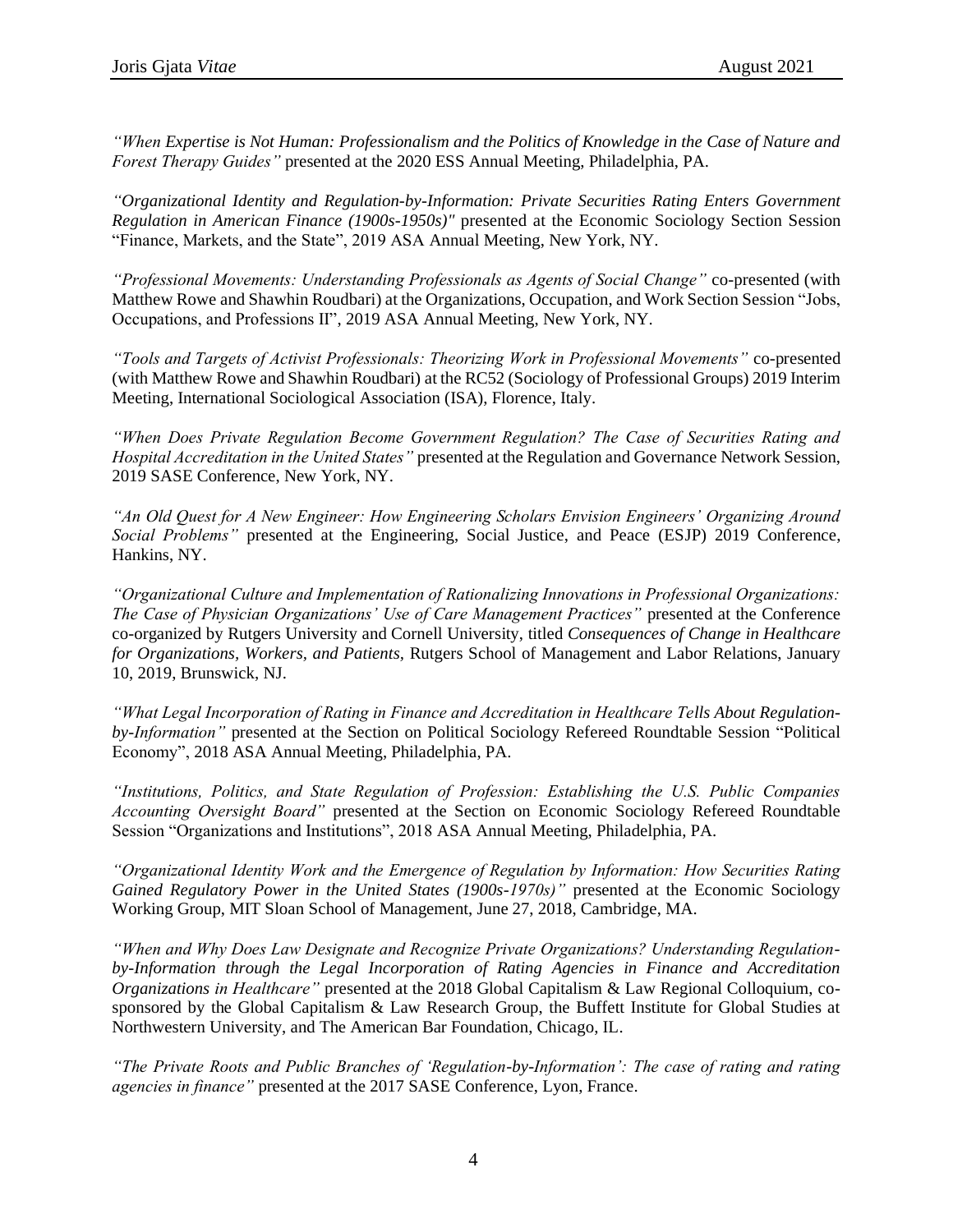*"Political Contestation, Legitimacy Crises, and Increasing State Regulation of Professions"* presented with Elizabeth Gorman at the 2017 Society for the Advancement of Socio-Economics (SASE) Conference, Lyon, France.

Invited speaker to the Economic Governance Panel organized by the Global Futures Initiative, in collaboration with the Georgetown Center for Financial Markets and Policy at McDonough School of Business, Georgetown University, December 7, 2015, Washington, DC.

*"Rethinking Implementation and its Relationship to Organizational Status: The Case of US Higher Education Organizations"* presented at the Section on Organizations, Occupation and Work Roundtable, 2014 American Sociological Association (ASA) Annual Meeting, San Francisco, CA.

*"Organizational Status and the Implementation of Innovations: Evidence from Organizations of Higher Education*" presented at the Roundtable "Higher Education in the United States," 2013 ESS Annual Meeting, Boston, MA.

*"Organizational Culture and the Implementation of Innovations: Evidence from Physician Organizations*" presented at the Paper Session "Organizational and Inter-Organizational Responses," 2013 SSS Annual Meeting, Atlanta, GA.

*"Constructing a Self: Organizations and their Stories"* presented at the Panel "Organizations and Leadership," 2012 Eastern Sociological Society (ESS) Annual Meeting, New York, NY.

*"Moves towards Central Bank Independence: Understanding Singapore"* presented at the Panel "Political Foundations of Economic Institutions," Social Science History Association (SSHA) 36th Annual Conference, Nov. 17-20, 2011, Boston, MA.

*"Going Global: Managing Newcomer Status Differences within Heterogeneous Teams"* presented with Bret Crane, Selin Kesebir and Melissa Thomas-Hunt at the 2011 Academy of Management Annual (AOM) Meeting, San Antonio, TX.

*"The Power of Complexity: Diffusion of Innovations Model Revisited"* presented at Roundtable Session "Economy and Society," 2011 Southern Sociological Society (SSS) Meeting, Jacksonville, FL.

## **TEACHING EXPERIENCE**

#### *Pedagogy*

University of Virginia, Teaching Resource Center

- **Professional Development Seminar** "Teaching and Learning in Higher Education" (Spring 2013)
	- Enhanced Skills for Managing Diversity in the Classroom, and for Creating an Environment Conducive to Learning
	- Developed a Syllabus and Planned for a Course Titled "The Sociology of Globalization"

#### *Courses Taught*

**Criminology***,* Teaching Assistant and Grader for Professor Robert McConnell Undergraduate Students (Spring 2017, Fall 2014, Spring 2013, and Spring 2012)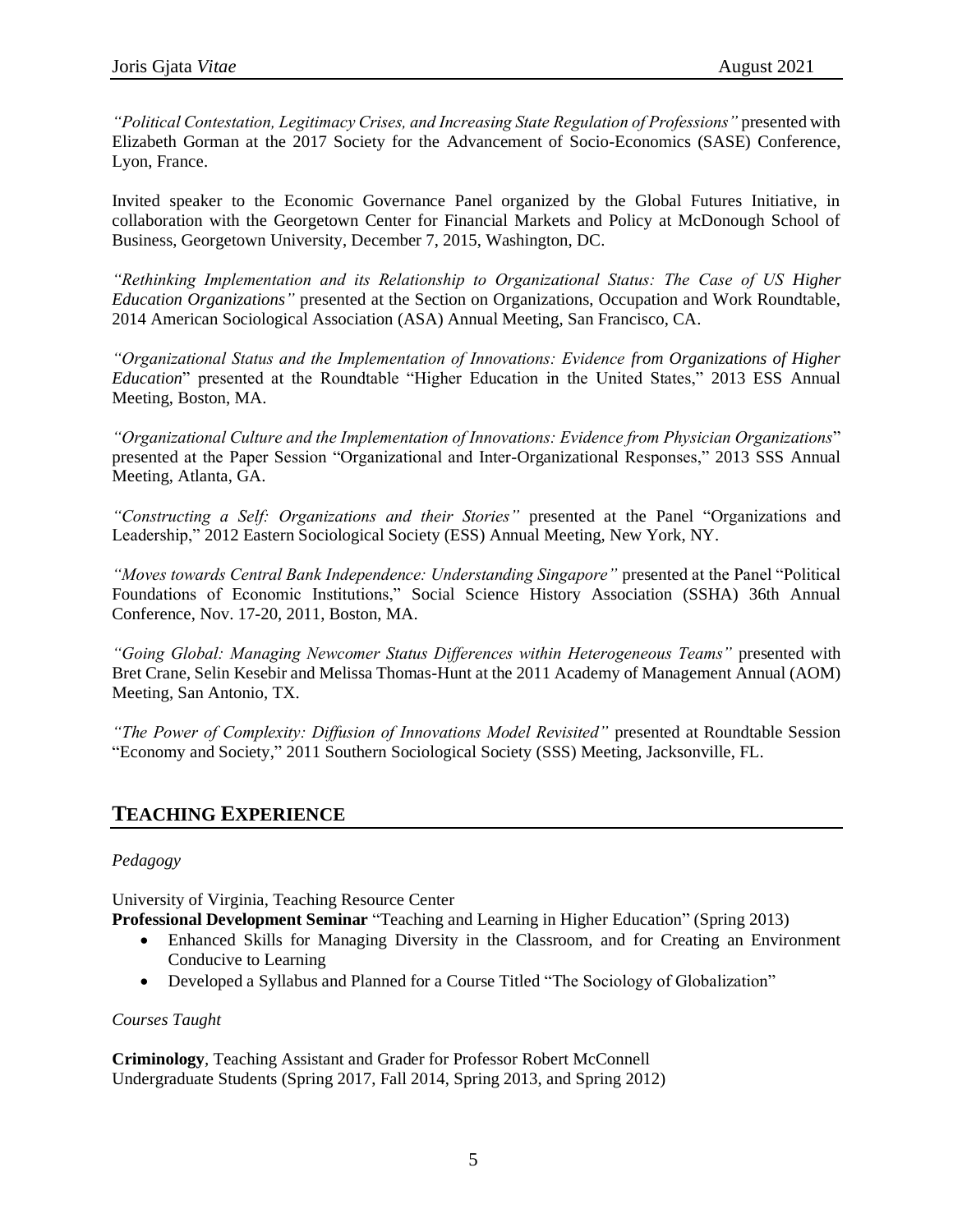**Intermediate Statistics***,* Grader for Professor Adam Slez Graduate Students (Spring 2016)

**Introduction to Statistics***,* Grader for Professor Elizabeth H. Gorman Graduate Students (Fall 2015)

**Introduction to Social Statistics***,* Instructor Undergraduate Students (Summer 2014)

**Introduction to Social Statistics***,* Teaching Assistant to Professor Adam Slez Undergraduate Students (Spring 2014)

**Research Methods***,* Teaching Assistant for Professor Elizabeth H. Gorman Undergraduate Students (Fall 2013)

**Introductory Sociology***,* Teaching Assistant for Professor Jeffrey K. Olick Undergraduate Students (Fall 2012)

**Introduction to Social Theory***,* Teaching Assistant for Professor Krishan Kumar Undergraduate Students (Fall 2011)

**Law and Society***,* Teaching Assistant for Professor Jason Manning Undergraduate Students (Spring 2011)

**American Society and Popular Culture***,* Teaching Assistant for Professor Allan McCoy Undergraduate Students (Fall 2010)

*Mentorship*

Kimia Nikseresht, Department of Sociology, University of Virginia **Undergraduate Student Research Assistant** for NSF-Funded Dissertation (Summer 2016)

#### **PROFESSIONAL ACTIVITIES & SERVICE**

**Member,** Professional Associations

Academy of Management, Humanistic Management Association, Industry Studies Association, American Sociological Association**,** Eastern Sociological Society**,** Society for the Advancement of Socio-Economics**,** International Sociological Association, Law and Society Association.

*Service to the Discipline* 

| Member/Co-Editor, American Sociological Association          | 2020- |
|--------------------------------------------------------------|-------|
| Science, Knowledge, and Technology Section                   |       |
| Communications Committee, Newsletter SKATology               |       |
| <b>Member/Coordinator, American Sociological Association</b> | 2020  |

Organizations, Occupations, and Work Section Program Committee, Roundtables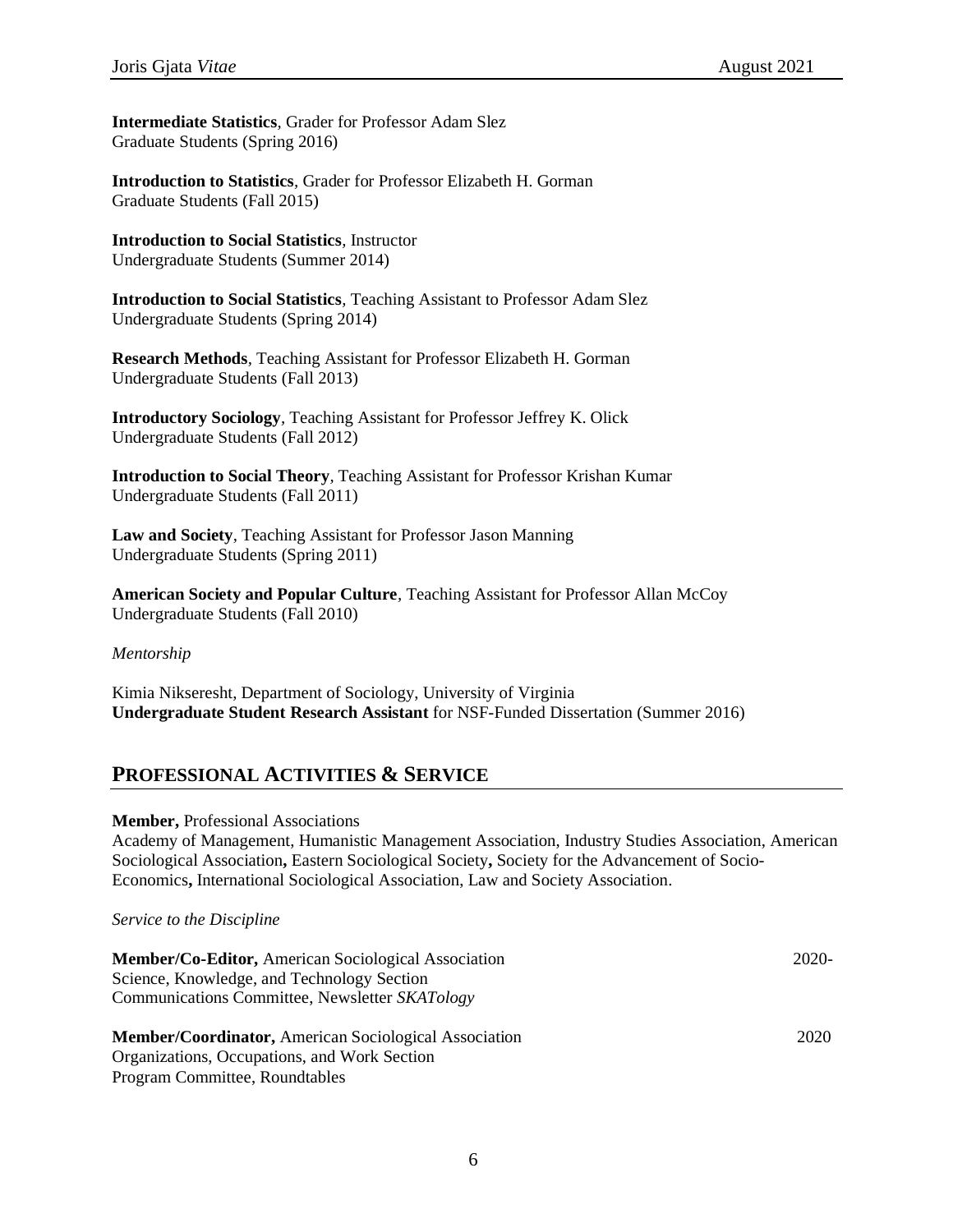| <b>Member/Reviewer, American Sociological Association</b><br>Comparative and Historical Sociology Section<br>Reinhard Bendix Student Paper Award Committee                                        | 2020      |
|---------------------------------------------------------------------------------------------------------------------------------------------------------------------------------------------------|-----------|
| <b>Presider</b> , American Sociological Association Annual Meeting<br>Paper Session "Sociology of Science"                                                                                        | 2019      |
| Co-Organizer and Discussant, Society for the Study of Social Problems Meeting<br>Panel "Activist Professionals: Leveraging Expertise to Create Change"                                            | 2019      |
| <b>Volunteer, Eastern Sociological Society Annual Meeting</b>                                                                                                                                     | 2019      |
| <b>Member/Reviewer, American Sociological Association</b><br>Sociology of Law Section<br>Undergraduate Student Paper Award Committee                                                              | 2019      |
| Co-Editor, American Sociological Association<br>Comparative and Historical Sociology Section<br>Newsletter Trajectories                                                                           | 2018-2020 |
| <b>Reviewer</b> , American Sociological Association<br><b>Economic Sociology Section</b><br>Organizations, Occupations, and Work Section<br>Mini-Conference "Fellow Travelers on Different Roads" | 2017      |
| <b>Reviewer</b> , Academy of Management Annual Meeting<br>Organization & Management Theory Section<br>Technology & Innovation Management Section                                                  | 2017      |
| <b>Reviewer</b> , Academy of Management Annual Meeting<br><b>Organizational Status Section</b><br><b>Organizational Theory Section</b>                                                            | 2013      |
| <b>Organizer and Chair, Social Science History Association Annual Conference</b><br><b>States and Society Network</b><br>Panel "Professions, Professionalization, and the State"                  | 2012      |
| <b>Reviewer</b> , American Sociological Association Annual Meeting<br><b>Student Forum Section</b>                                                                                                | 2010      |
| Department & University Service                                                                                                                                                                   |           |
| <b>Discussant</b> , University of Virginia Department of Sociology<br>Work In Progress Seminar<br>Karen Robinson "Quantifying Knowledge and the Student-Centered University"                      | 2013      |
| <b>Discussant</b> , UVA Department of Sociology<br>Work In Progress Seminar<br>Yuliya Dudaronak "Civilizing Russia"                                                                               | 2012      |